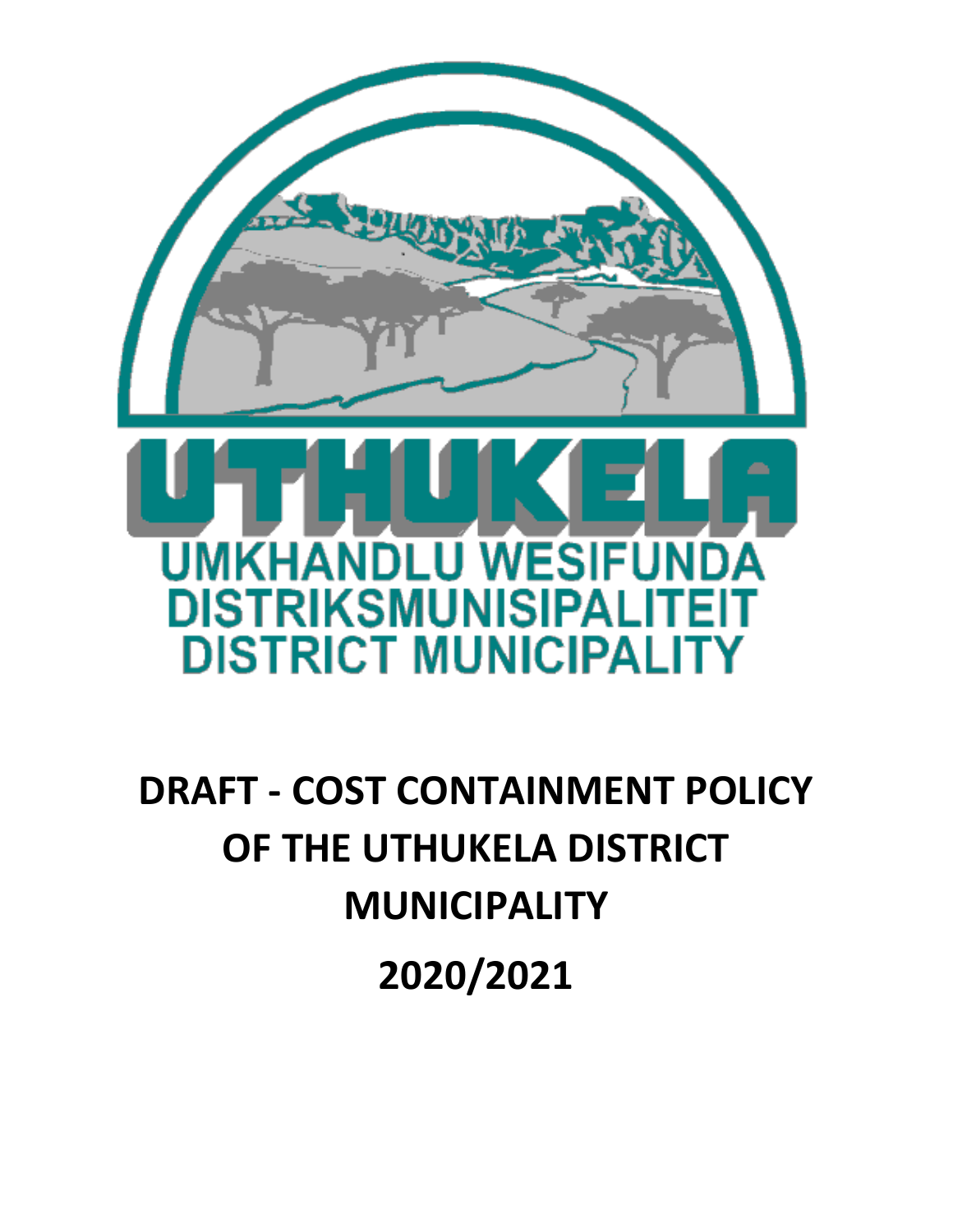**This policy document seeks to implement National Treasury instruction 04 of 2017/18 dated 25 May 2017, MFMA Circular No. 82 of March 2016 and the Municipal Cost Containment Regulations published on the 7th of June 2019. This policy has been reviewed in light of circular 97 of July 2019**

#### **TABLE OF CONTENTS**

- 1. Definitions
- 2. Purpose
- 3. Objectives of the policy
- 4. Scope of the policy
- 5. Legislative framework
- 6. Policy principles
- 7. Use of consultants
- 8. Vehicles used for political office-bearers
- 9. Travel & subsistence
- 10. Domestic accommodation
- 11. Credit cards
- 12. Sponsorships, events & catering
- 13. Communication
- 14. Conferences, meetings & study tours
- 15. Other related expenditure items
- 16. Enforcement procedures
- 17. Disclosures of cost containment measures
- 18. Implementation & review process
- 19. Consequences for non-adherence to the cost containment measures
- 20. Acting allowance
- 21. Overtime
- 22. Uniform and clothing
- 23. Short title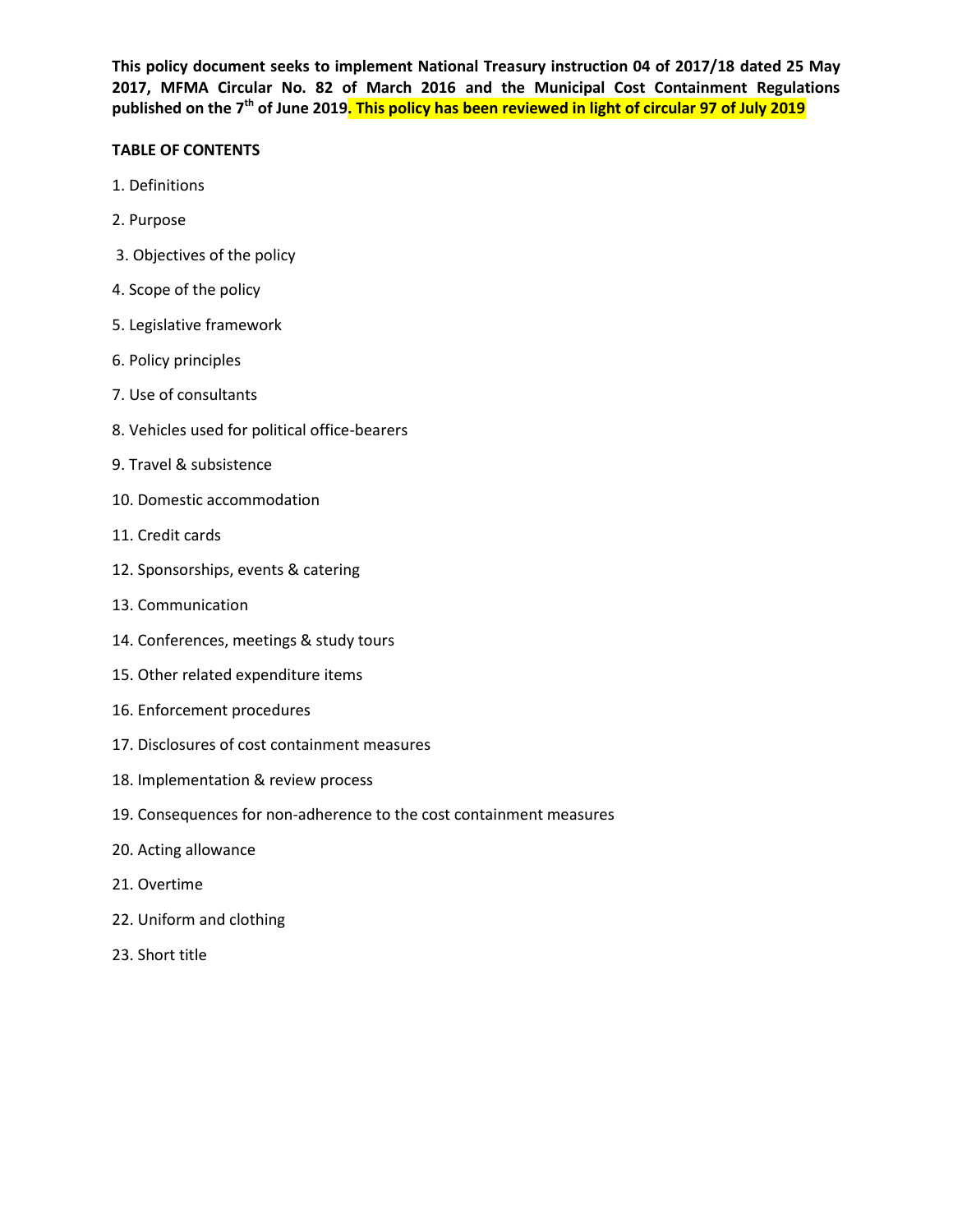# **1. DEFINITIONS**

"consultant" means a professional person, individual partnership, corporation, or a company appointed to provide technical and specialist advice or to assist with a design and implementation of projects or to assist the municipality to achieve its objectives of local government in terms of section 152 of the Constitution.

"cost containment" the measures implemented to curtail spending in terms of this policy.

"municipality" UThukela District Municipality

# **2. PURPOSE**

The purpose of the policy is to regulate spending and to implement cost containment measures at UThukela District Municipality.

# **3. OBJECTIVES OF THE POLICY**

The objectives of this policy are to:

3.1 To ensure that the resources of the municipality are used effectively, efficiently and economically;

3.2 To implement cost containment measures.

# **4. SCOPE OF THE POLICY**

This policy will apply to all:

4.1 Councilors'; and

4.2 Municipal employees.

#### **5. LEGISLATIVE FRAMEWORK**

This policy must be read in conjunction with the  $-$ 

5.1 The Municipal Finance Management Act, Circular 82, published on 7 December 2016;

- 5.2 Municipal Cost Containment Regulations, 2018; and
- 5.3 Travelling and subsistence policy.

# **6. POLICY PRINCIPLES**

- 6.1 This policy will apply to the procurement of the following goods and/or services:
- (i) Use of consultants
- (ii) Vehicles used for political office–bearers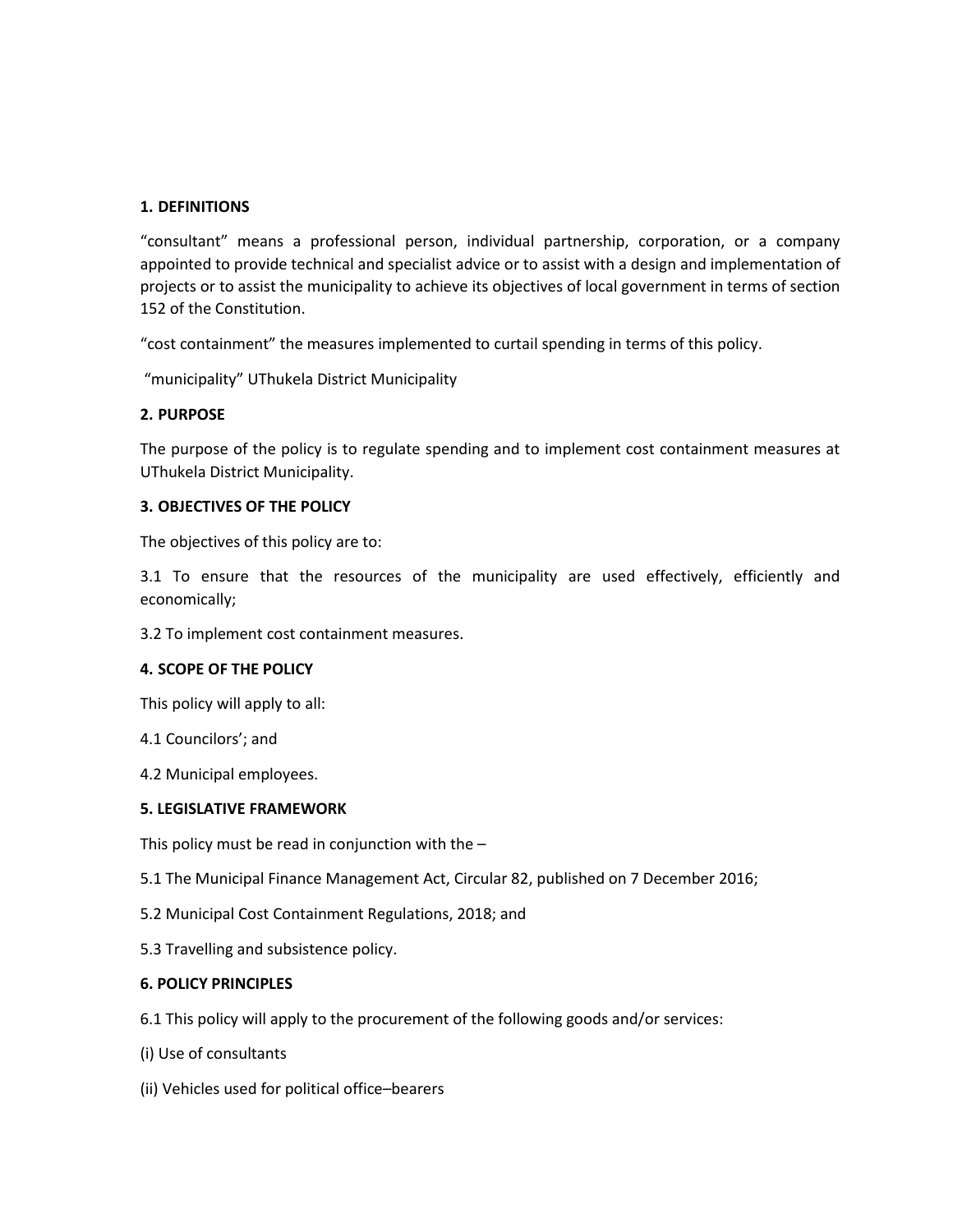- (iii) Travel and subsistence
- (iv) Domestic accommodation
- (v) Credit cards
- (vi) Sponsorships, events and catering
- (vii) Communication
- (viii) Conferences, meetings and study tours
- (ix) Any other related expenditure items

# **7. USE OF CONSULTANTS**

7.1 Consultants may only be appointed after an assessment of the needs and requirements has been conducted to support the requirement of the use of consultants.

7.2 The assessment referred to in 7.1 must confirm that the municipality does not have requisite skills or resources in its full time employ to perform the function that the consultant will carry out.

7.3 When consultants are appointed the following should be included in the Service Level Agreements:

(i) Consultants should be appointed on a time and cost basis that has specific start and end dates;

(ii) Consultants should be appointed on an output-specific, specifying deliverables and the associated remuneration;

(iii) Ensure that cost ceilings are included to specify the contract price as well travel and subsistence disbursements and whether the contract price is inclusive or exclusive of travel and subsistence; and

(iv) All engagements with consultants should be undertaken in accordance with the municipality's supply chain management policy.

7.4 Consultancy reduction plans should be developed.

7.5 All contracts with consultants must include a retention fee or a penalty clause for poor performance.

7.6 The specifications and performance of the service provider must be used as a monitoring tool for the work that is to be undertaken and performance must be appropriately recorded and monitored.

# **8. VEHICLES USED FOR POLITICAL OFFICE-BEARERS**

8.1 The threshold limit for vehicle purchases relating to official use by political office–bearers may not exceed seven hundred thousand rand (R700 000) or 70% of the total annual remuneration package for the different grades, whichever is greater.

8.2 The procurement of vehicles must be undertaken using the national government transversal mechanism.

8.3 If any other procurement process is used, the cost may not exceed the threshold set out in 8.1.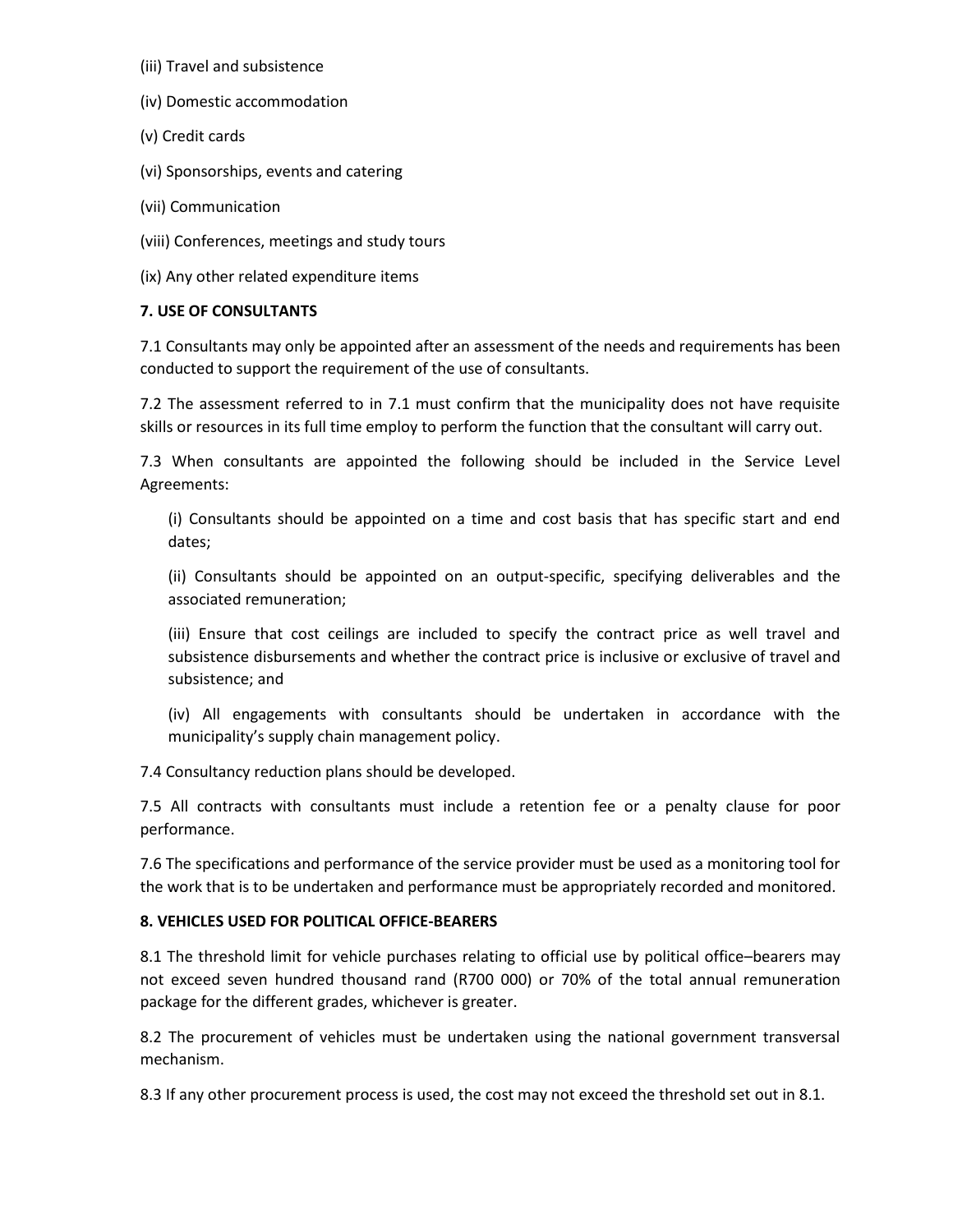8.4 Before deciding on another procurement process as in 8.2, the chief financial officer must provide the council with information relating to the following criteria that must be considered:

- (i) Status of current vehicles
- (ii) Affordability
- (iii) Extent of service delivery
- (iv) Terrain for effective usage of vehicle
- (v) Any other policy of council

8.5 Regardless of their usage, vehicles for official use by public office bearers may only be replaced after completion of 120 000 kilometers.

8.6 Notwithstanding 8.5, a municipality may replace vehicles for official use by public office bearers before the completion of 120 000 kilometers only in instances where the vehicle experiences serious mechanical problems and is in a poor condition, and subject to obtaining a detailed mechanical report by the vehicle manufacturer or approved dealer.

# **9. TRAVEL & SUBSISTENCE**

9.1 An accounting officer:

(i) May only approve the purchase of economy class tickets for officials where the flying time for a flight is five (5) hours or less;

(ii) For flights that exceed five (5) hours of flying time, may purchase business class tickets only for accounting officers, and persons reporting directly to accounting officers.

9.2 Notwithstanding 9.1, an accounting officer may approve the purchase business class tickets for officials with disabilities.

9.3 International travel to meetings or events will only be approved if it is considered critical to attend the meeting or event, and only the officials that are directly involved with the subject matter will be allowed to attend the meeting or event.

9.4 Officials of the municipality must:

- (i) Utilize the municipal fleet, where viable, before incurring costs to hire vehicles;
- (ii) Make use of a shuttle service if the cost of such a service provider is lower than:
	- \* the cost of hiring a vehicle;
	- $\triangle$  the cost of kilometers claimable by the employee; and
	- \* the cost of parking.

(iii) not hire vehicles from a category higher than Group B; and

(iv) where a different class of vehicle is required for a particular terrain or to cater for the special needs of an official, seek the written approval of the accounting officer before hiring the vehicle.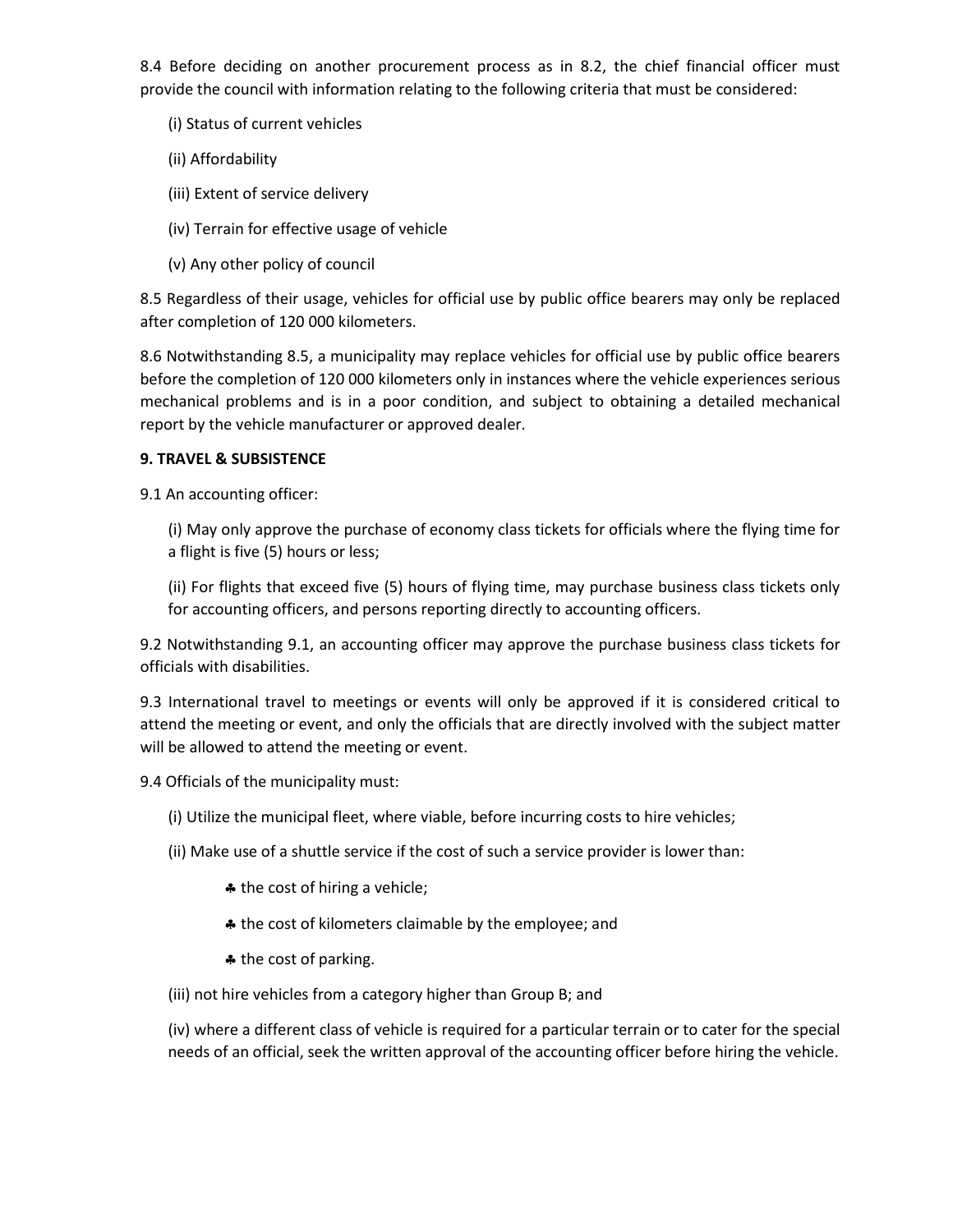9.5 The municipality must use the negotiated rates for flights and accommodation as communicated by National Treasury, from time to time, or any other cheaper flight or accommodation that is available.

# **10. DOMESTIC ACCOMMODATION**

10.1 An accounting officer must ensure that costs incurred for domestic accommodation and meals are in accordance with the maximum allowable rates for domestic accommodation and meals, as communicated by National Treasury, from time to time, and the travel and subsistence policy of the municipality.

# **11. CREDIT CARDS**

11.1 An accounting officer must ensure that no credit card or debit card linked to a bank account of the municipality is issued to any official or public office-bearer.

11.2 Where officials or public office bearers incur expenditure in relation to official municipal activities, such officials and public office bearers must use their personal credit cards or cash, and will request reimbursement from the municipality in terms of the travel and subsistence policy and petty cash policy.

# **12. SPONSORSHIPS, EVENTS & CATERING**

12.1 The municipality may not incur catering expenses for meetings that are only attended by persons in the employ of the municipality, unless prior written approval is obtained from the accounting officer.

12.2 Catering expenses may be incurred by the accounting officer for the following, if they exceed five (5) hours:

- (i) Hosting of meetings;
- (ii) Conferences;
- (iii) Workshops;
- (iv) Courses;
- (v) Forums;
- (vi) Recruitment interviews; and
- (vii) Council proceedings

12.3 Entertainment allowances of officials may not exceed two thousand rand (R2 000,00) per person per financial year, unless otherwise approved by the accounting officer.

12.4 Expenses may not be incurred on alcoholic beverages.

12.5 Social functions, team building exercises, year-end functions, sporting events, budget speech dinners and other functions that have a social element must not be financed from the municipal budget or by any supplier or sponsor such as but not limited to:

\* staff year-end functions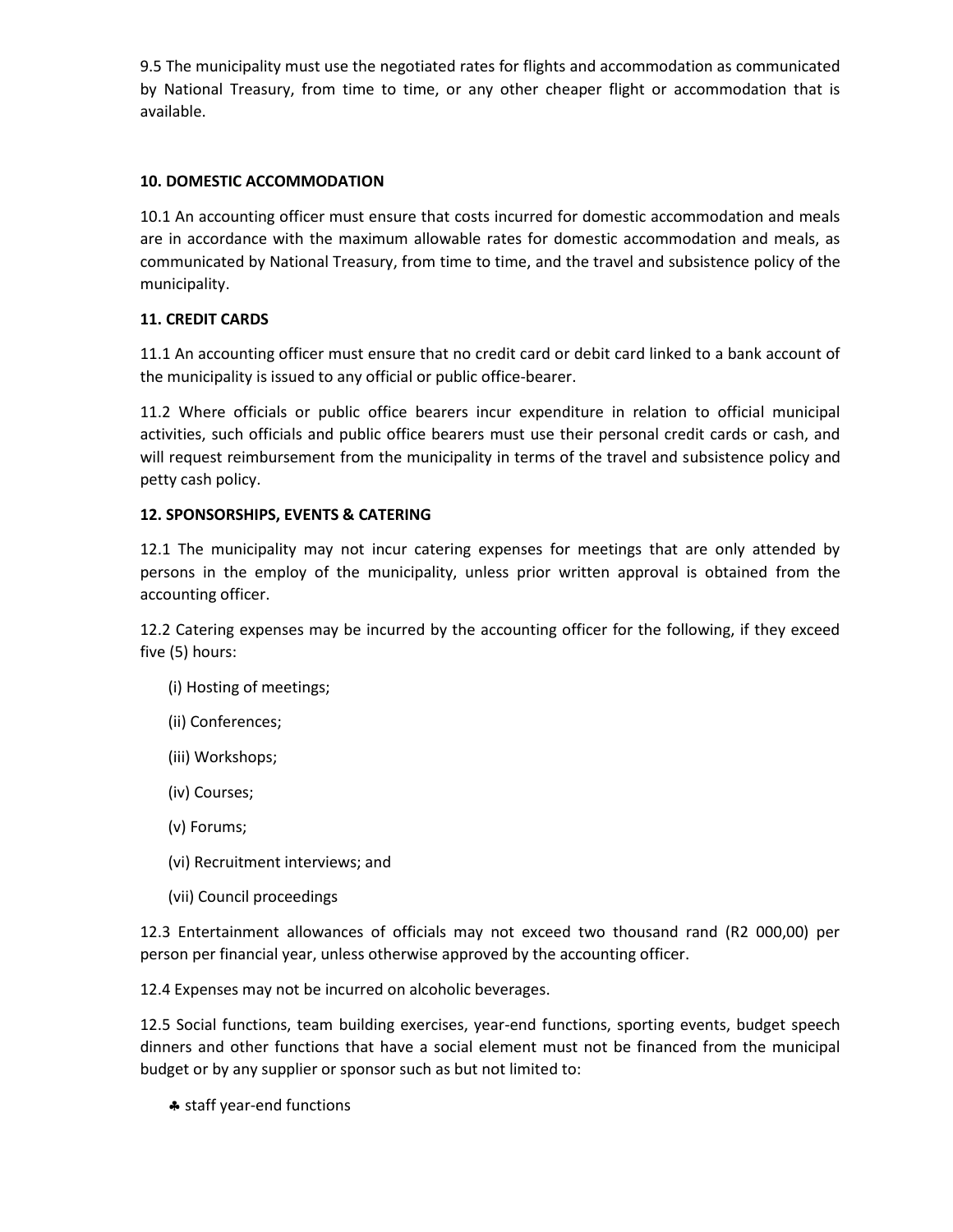- \* staff wellness functions
- attendance of sporting events by municipal officials

12.6 Expenditure may not be incurred on corporate branded items like clothing or goods for personal use of officials, other than uniforms, office supplies and tools of trade, unless the costs thereto are recovered from the affected officials.

12.7 Expenditure may be incurred to host farewell functions in recognition of officials who retire after serving the municipality for ten (10) or more years, or retire on grounds of ill health, the expenditure should not exceed the limits of the petty cash usage as per the petty cash policy of the municipality.

# **13. COMMUNICATION**

13.1 All municipal related events must, as far as possible, be advertised on the municipal website, instead of advertising in magazines or newspapers.

13.2 Publications such as internal newsletters must be designed internally and be published quarterly in an electronic media format and on the municipal website/intranet.

13.3 Newspapers and other related publications for the use of officials must be discontinued on the expiry of existing contracts or supply orders.

13.4 The acquisition of mobile communication services must be done by using the transversal term contracts that have been arranged by the National Treasury.

13.5 Allowances for officials for private calls is limited to R50,00 per official.

13.6 Provision of diaries be limited to secretaries and electronic diaries be kept by directorates.

# **14. CONFERENCES, MEETINGS & STUDY TOURS**

14.1 Appropriate benchmark costs must be considered prior to granting approval for an official to attend a conference or event within and outside the borders of South Africa.

14.2 The benchmark costs may not exceed an amount determined by National Treasury.

14.3 When considering applications from officials to conferences or events within and outside the borders of South Africa, the accounting officer must take the following into account:

(i) The official's role and responsibilities and the anticipated benefits of the conference or event;

(ii) Whether the conference or event will address the relevant concerns of the municipality;

(iii) The appropriate number of officials to attend the conference or event, not exceeding three officials; and

(iv) Availability of funds to meet expenses related to the conference or event.

14.4 The amount referred to in 14.2 above excludes costs related to travel, accommodation and related expenses, but includes:

(i) Conference or event registration expenses; and

(ii) Any other expense incurred in relation to the conference or event.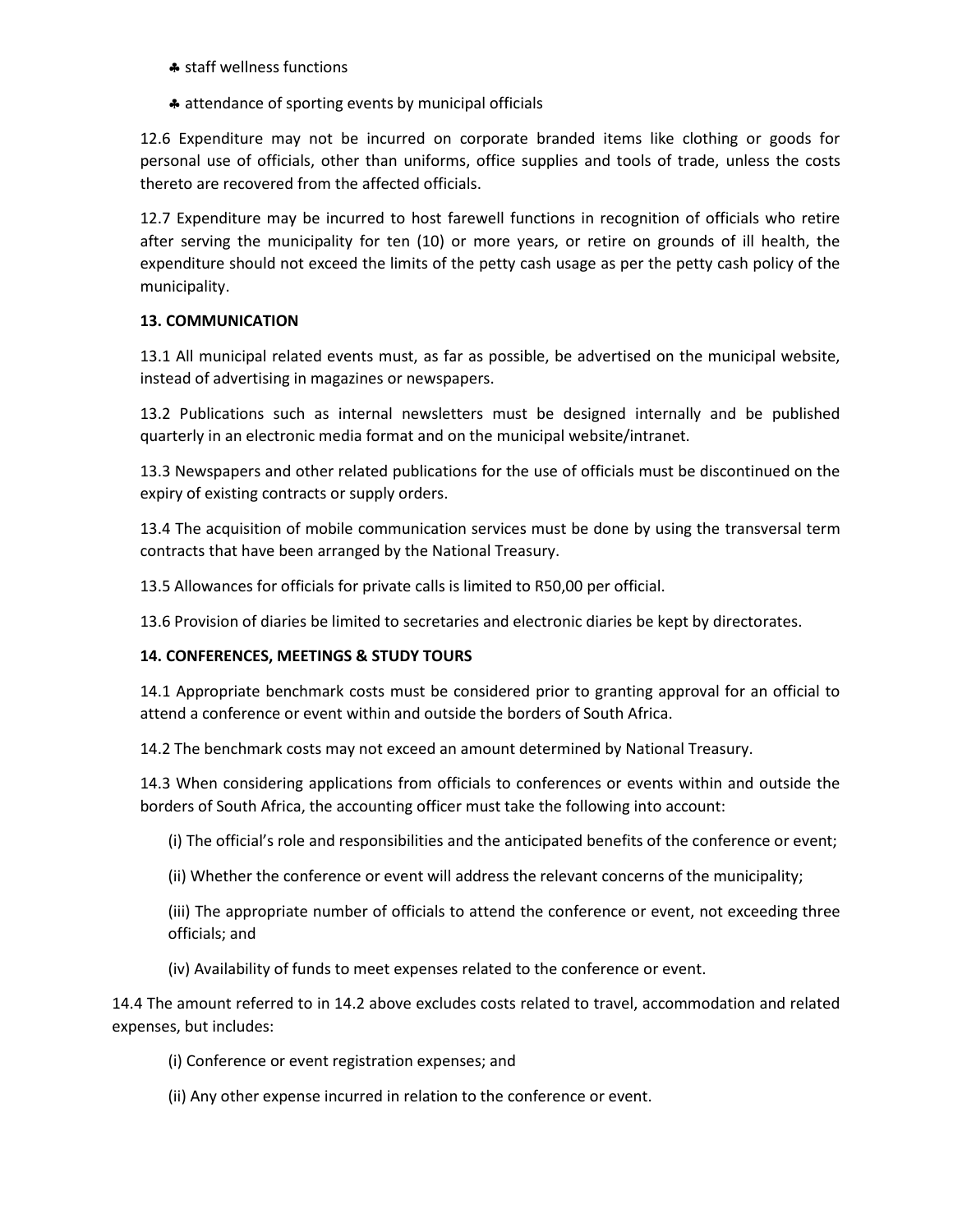14.5 When considering the cost for conferences or events the following items must be excluded, laptops, tablets and other similar tokens that are built into the price of such conferences or vents.

14.6 Attendance of conferences will be limited to one (1) per annum with a maximum of two (2) delegates.

14.7 Meetings and planning sessions that entail the use of municipal funds must, as far as practically possible, be held in-house.

14.8 Municipal offices and facilities must be utilized for conferences, meetings and strategic planning sessions where an appropriate venue exists within the municipal jurisdiction.

14.9 The municipality must take advantage of early registration discounts by granting the required approvals to attend the conference, event or study tour, in advance.

# **15. OTHER RELATED EXPENDITURE ITEMS**

15.1 All commodities, services and products covered by a transversal contract by the National Treasury must be procured through that transversal contract before approaching the market, in order to benefit from savings and lower prices or rates that have already been negotiated.

15.2 Municipal resources may not be used to fund elections, campaign activities, including the provision of food, clothing and other inducements as part of, or during the election periods.

# **16. ENFORCEMENT PROCEDURES**

16.1 Failure to implement or comply with this policy may result in any official of the municipality or political office bearer that has authorized or incurred any expenditure contrary to those stipulated herein being held liable for financial misconduct as set out in Chapter 15 of the MFMA.

# **17. DISCLOSURES OF COST CONTAINMENT MEASURES**

17.1 Cost containment measures applied by the municipality must be included in the municipal in-year budget report and annual cost savings must be disclosed in the annual report.

17.2 The measures implemented and aggregate amounts saved per quarter, together with the regular reports on reprioritization of cost savings, on the implementation of the cost containment measures must be submitted to the municipal council for review and resolution. The municipal council can refer such reports to an appropriate council committee for further recommendations and actions.

17.3 Such reports must be copied to the National Treasury and relevant provincial treasuries within seven calendar days after the report is submitted to municipal council.

# **18. IMPLEMENTATION & REVIEW PROCESS**

18.1 This policy will be reviewed at least annually or when required by way of a council resolution, or when an update is issued by National Treasury.

# **19. CONSEQUENCES FOR NON-ADHERENCE TO THE COST CONTAINMENT MEASURES**

19.1 Any person must report an allegation of non-compliance to the cost containment policy to the accounting officer of the municipality.

19.2 The accounting officer must investigate the allegations and if frivolous, speculative or unfounded, terminate the investigations.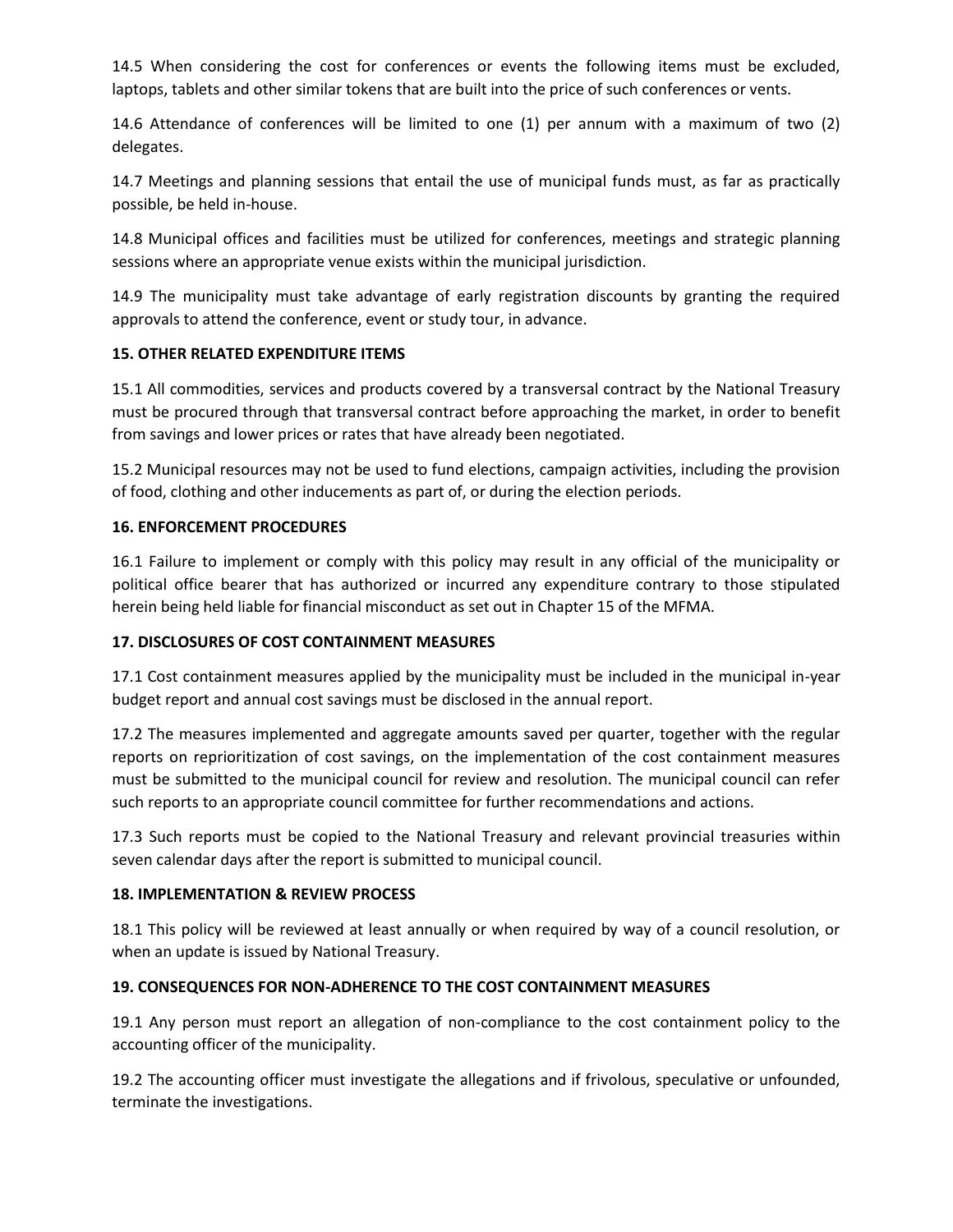19.3 If the accounting officer determines the allegations are founded, a full investigation must be conducted by the disciplinary board.

19.4 After completion of a full investigation, the disciplinary board must compile a report on the investigations and submit a report to the accounting officer on:

- Findings and recommendations; and/or
- Whether disciplinary steps should be taken against the alleged transgressor.

19.5 The accounting officer must table the report with recommendations to the municipal council.

19.6 Subject to the outcome of the council decision the accounting officer must implement the recommendations.

# **20. ACTING ALLOWANCES**

#### Measure

Acting allowances must be paid in accordance with the applicable HR policies, SALGBC Collective Agreements and any applicable legislation.

Controls

 Acting appointments should only be cascaded to two levels below the acting position, to curb unnecessary costs.

 Acting must only be permitted in positions on the approved organogram, in line with Municipal Systems Amendment Act (5 July 2011).

- Acting must only be permitted in funded vacant positions.
- Prior to an employee being assigned to act, the request must firstly be forwarded to the Budget and Treasury Section to confirm budget availability.

 Acting for extended periods must be discouraged, unless motivated to the Municipal Manager, based on operational reasons. This will ensure that the municipality is not exposed to unnecessary litigation.

# **21. OVERTIME**

Measure

 Overtime must be undertaken in compliance with all relevant policies, SALGBC Collective Agreements and applicable legislation (e.g. Basic Conditions of Employment Act). Controls

 Overtime should only be approved where the necessary budget provision exists, after a need analysis has been undertaken by the relevant Directorate.

Planned overtime must be submitted to management for consideration on a monthly basis.

 Authority to work overtime in excess of 40 hours per month, must be obtained from the Municipal Manager prior to the overtime being worked, as this is in contravention of Section 10 of the Basic Conditions of Employment Act (BCEA).